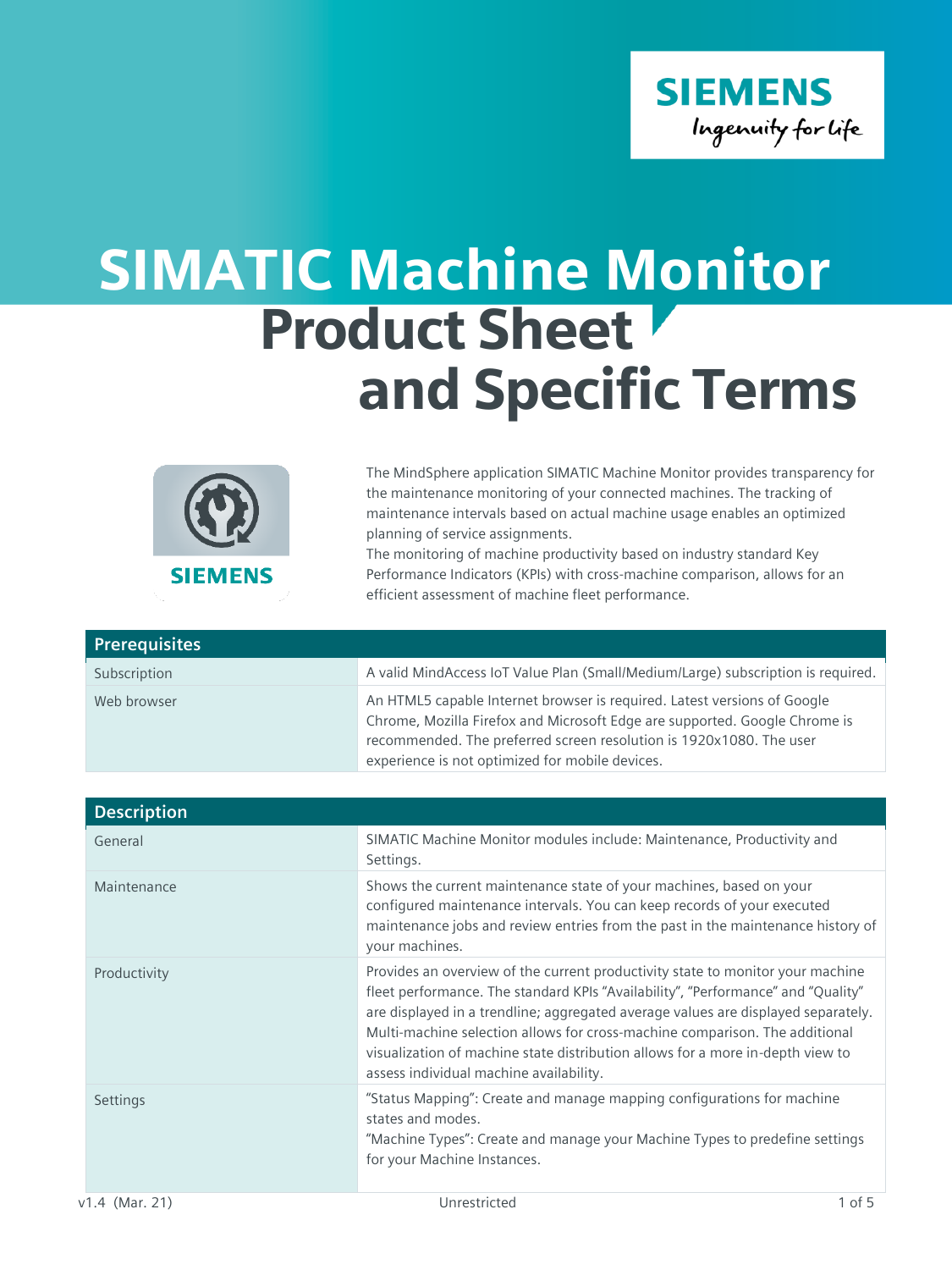|                         | "Machine Instances": Connect your machines to the application via the creation<br>of Machine Instances. The current usage information which is relevant for the<br>billing (i.e. number of Machine Instances with state "In Use") is displayed above<br>the Machine Instances list.                                                                                                                                                                                                                                                                                                                                                                                                                                                                                                                                                                                                                                                                                                                                                                                                                                                                                                                                                                                                                                                                                                                                                                                                                                                                                                                                                                                                                                                                                                                                                                                          |
|-------------------------|------------------------------------------------------------------------------------------------------------------------------------------------------------------------------------------------------------------------------------------------------------------------------------------------------------------------------------------------------------------------------------------------------------------------------------------------------------------------------------------------------------------------------------------------------------------------------------------------------------------------------------------------------------------------------------------------------------------------------------------------------------------------------------------------------------------------------------------------------------------------------------------------------------------------------------------------------------------------------------------------------------------------------------------------------------------------------------------------------------------------------------------------------------------------------------------------------------------------------------------------------------------------------------------------------------------------------------------------------------------------------------------------------------------------------------------------------------------------------------------------------------------------------------------------------------------------------------------------------------------------------------------------------------------------------------------------------------------------------------------------------------------------------------------------------------------------------------------------------------------------------|
| Application permissions | SIMATIC Machine Monitor is operated in data centers in the Area European<br>Union. SIMATIC Machine Monitor requires granted access to Your Content in<br>order to perform pre-calculations without user interaction. Therefore, the<br>application will request access tokens. Before we provision the application to<br>your MindAccess Account, you will receive an email with the option to approve<br>or decline access to Your Content.<br>The application will also process and store your user name, email and user role<br>to the extent necessary to provide the functionality of the application.                                                                                                                                                                                                                                                                                                                                                                                                                                                                                                                                                                                                                                                                                                                                                                                                                                                                                                                                                                                                                                                                                                                                                                                                                                                                  |
|                         | The application performs the following activities which modify or amend Your<br>Content in your MindAccess Account on your behalf:                                                                                                                                                                                                                                                                                                                                                                                                                                                                                                                                                                                                                                                                                                                                                                                                                                                                                                                                                                                                                                                                                                                                                                                                                                                                                                                                                                                                                                                                                                                                                                                                                                                                                                                                           |
|                         | • Read access on your time series data:<br>This application reads uploaded data from your data repository to evaluate<br>and process certain information presented in different views within this<br>application.<br>• Read access on your Asset configuration data:<br>Read access on Asset configuration data is required in order to use the<br>functionalities of this application.<br>• Create Asset Type:<br>This application creates one Asset Type in your Asset configuration named<br>"SIMATIC Machine Monitor". This Asset Type serves as a blueprint for the<br>Assets that are created to manage your configured Machine Instances for the<br>application.<br>• Create Assets:<br>For every Machine Instance that is created in the "Settings" module to connect<br>your machine to the application, a corresponding Asset is created in your<br>Asset configuration. If the Machine Instance is assigned to an existing<br>subtenant, then the corresponding Asset is placed in that subtenant structure<br>accordingly.<br>If a Machine Instance is deleted from the application, the corresponding Asset<br>in your Asset configuration is not deleted.<br>• Modification of MindConnect element configuration:<br>In the course of Machine Instance creation you can select onboarded<br>MindConnect connectivity elements from your current Asset configuration to<br>connect to the corresponding Asset for the Machine Instance. Depending on<br>your configuration, the application will apply the following changes in the<br>MindConnect element configuration:<br>Add a new data source<br>Add a new data point<br>Connect data point and Variable<br>• Upload of files to your MindAccess Account:<br>Any document that is attached to the Machine Type configuration in module<br>"Settings" is uploaded and is stored in your MindAccess Account. |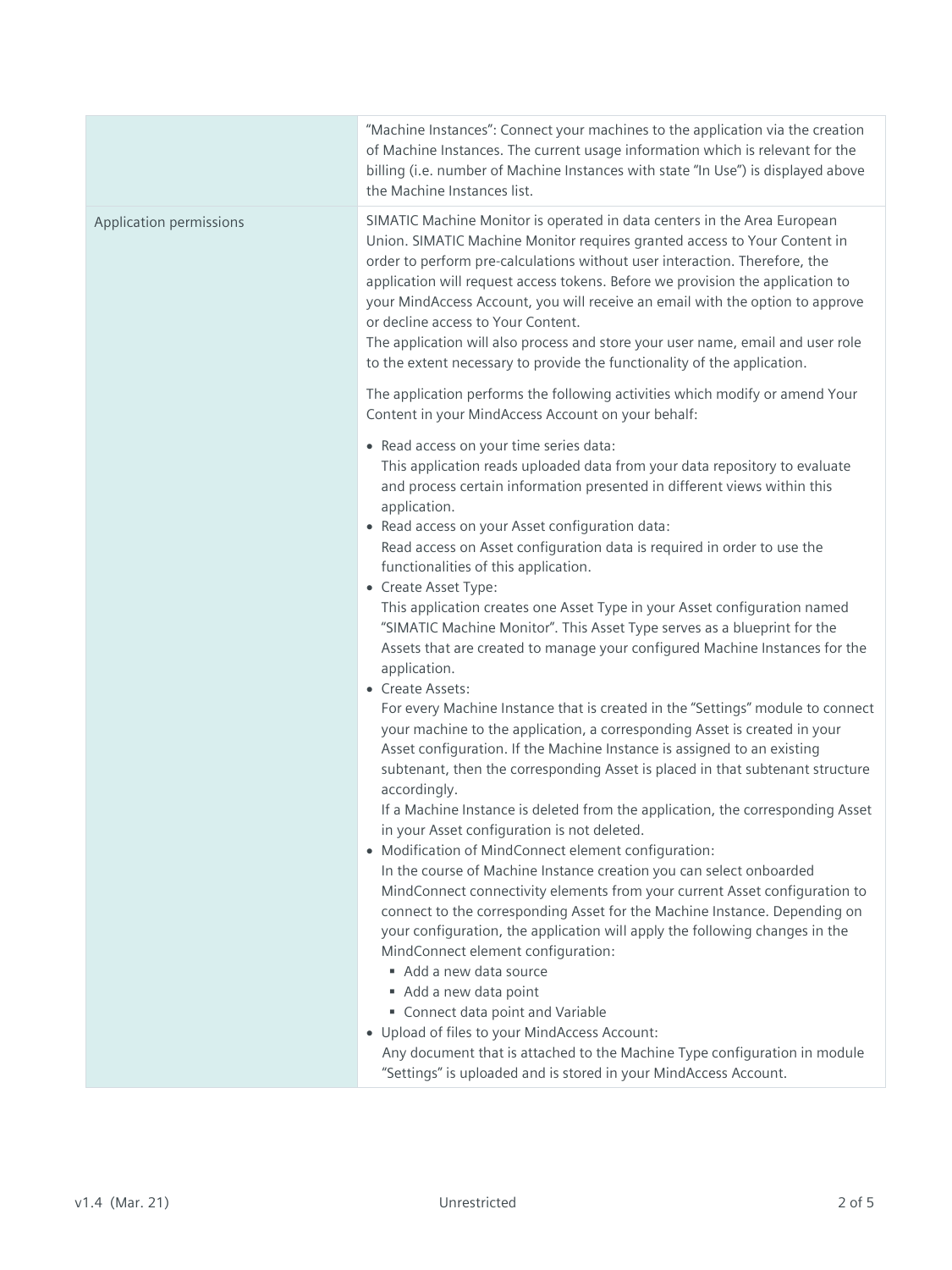| <b>Pricing Model</b>                                                                              |                                                                                                            |                                                                                                                                                                                                                                                                                                                                                                                                                                                                                                                                                                                                                                                                                                                                                                                                                                                                                                                                                                                                                                                                                                                |
|---------------------------------------------------------------------------------------------------|------------------------------------------------------------------------------------------------------------|----------------------------------------------------------------------------------------------------------------------------------------------------------------------------------------------------------------------------------------------------------------------------------------------------------------------------------------------------------------------------------------------------------------------------------------------------------------------------------------------------------------------------------------------------------------------------------------------------------------------------------------------------------------------------------------------------------------------------------------------------------------------------------------------------------------------------------------------------------------------------------------------------------------------------------------------------------------------------------------------------------------------------------------------------------------------------------------------------------------|
| Fee for                                                                                           | <b>Base subscription</b>                                                                                   | <b>Machine Instance</b>                                                                                                                                                                                                                                                                                                                                                                                                                                                                                                                                                                                                                                                                                                                                                                                                                                                                                                                                                                                                                                                                                        |
| Price                                                                                             | $0 \in$ /month <sup>1</sup>                                                                                | 20 € per each Machine Instance/month <sup>1</sup>                                                                                                                                                                                                                                                                                                                                                                                                                                                                                                                                                                                                                                                                                                                                                                                                                                                                                                                                                                                                                                                              |
| <b>Billing cycle</b>                                                                              | n/a                                                                                                        | Monthly in arrears                                                                                                                                                                                                                                                                                                                                                                                                                                                                                                                                                                                                                                                                                                                                                                                                                                                                                                                                                                                                                                                                                             |
| residence at the date of purchasing any of the above mentioned items, such price will be charged. |                                                                                                            | <sup>1</sup> If a price is displayed in a different currency on the product detail page of SIMATIC Machine Monitor on www.mindsphere.io/store in your country of                                                                                                                                                                                                                                                                                                                                                                                                                                                                                                                                                                                                                                                                                                                                                                                                                                                                                                                                               |
| Base subscription fee                                                                             | Instance included in the base subscription.                                                                | The base subscription allows access to the application. There is no free Machine                                                                                                                                                                                                                                                                                                                                                                                                                                                                                                                                                                                                                                                                                                                                                                                                                                                                                                                                                                                                                               |
| Usage-based fee for Machine Instance                                                              | month.                                                                                                     | Fees will be applied on a monthly basis (full month principle) for each Machine<br>Instance created in this application that is set to state "In Use". Effective date for<br>counting the number of Machine Instances is the last day of the respective                                                                                                                                                                                                                                                                                                                                                                                                                                                                                                                                                                                                                                                                                                                                                                                                                                                        |
| Adaptation of fees                                                                                |                                                                                                            | We may change or add new fees (collectively referred to as "Fee Change") due to<br>and to the extent required to reflect: (i) changes in the quality or functionalities<br>of the Service; (ii) material changes in market conditions; (iii) general increases<br>in wages or other employment costs; and/or (iv) changes in procurement costs<br>due to price changes made by our suppliers, in each case to the extent that the<br>changes affect our provision of the agreed Service. We will notify you of any Fee<br>Change at least 60 days in advance of the effective date of the Fee Change.                                                                                                                                                                                                                                                                                                                                                                                                                                                                                                          |
| Trial                                                                                             | Term for the Trial ("Free Trial Period").<br>ordered.<br>will begin, and you will be invoiced accordingly. | "Trial" refers to an application that has been designated as a "trial" offering in the<br>product description in the applicable Order Form. Any application delivered as a<br>Trial is a "Free of Charge Service" as that term is defined in the MMA.<br>We will notify you by email of the exact start and end date of the Subscription<br>You may terminate the Trial at any time during the Free Trial Period by providing<br>written notice to trial@mindsphere.io no later than 14 days prior to the end date<br>of the Free Trial Period. We may terminate your access to the Trial at any time<br>after receipt of your written termination notice. Termination of the Trial shall<br>also result in termination of the respective corresponding paid subscription<br>During the Free Trial Period, our standard support and service level obligations<br>do not apply. We may however, at our sole discretion, make certain free of<br>charge support services available to you. Upon expiration of the Free Trial<br>Period, the Subscription Term for the respective corresponding paid subscription |
| Payment terms                                                                                     |                                                                                                            | The usage-based fee for Machine Instance is charged monthly in arrears.                                                                                                                                                                                                                                                                                                                                                                                                                                                                                                                                                                                                                                                                                                                                                                                                                                                                                                                                                                                                                                        |
| <b>Cancellation of Machine Instances</b>                                                          |                                                                                                            | You may cancel a Machine Instance set to state "In Use" by deleting the Machine<br>Instance from the application at any time. The cancellation shall become<br>effective at the end of the month in which the deletion was conducted.                                                                                                                                                                                                                                                                                                                                                                                                                                                                                                                                                                                                                                                                                                                                                                                                                                                                          |
| Subscription Term, termination                                                                    | be addressed to contract@mindsphere.io.                                                                    | Minimum Subscription Term for the base subscription of this application is 3<br>months. Following expiration of the preceding Subscription Term, the<br>subscription automatically renews with a Subscription Term of one month until<br>terminated by you or us for convenience at least 30 days in advance. The<br>termination shall become effective at the end of the month.<br>We inform you about a termination by posting a notice on your Account or<br>sending a message to the email address provided to us. Your termination must                                                                                                                                                                                                                                                                                                                                                                                                                                                                                                                                                                   |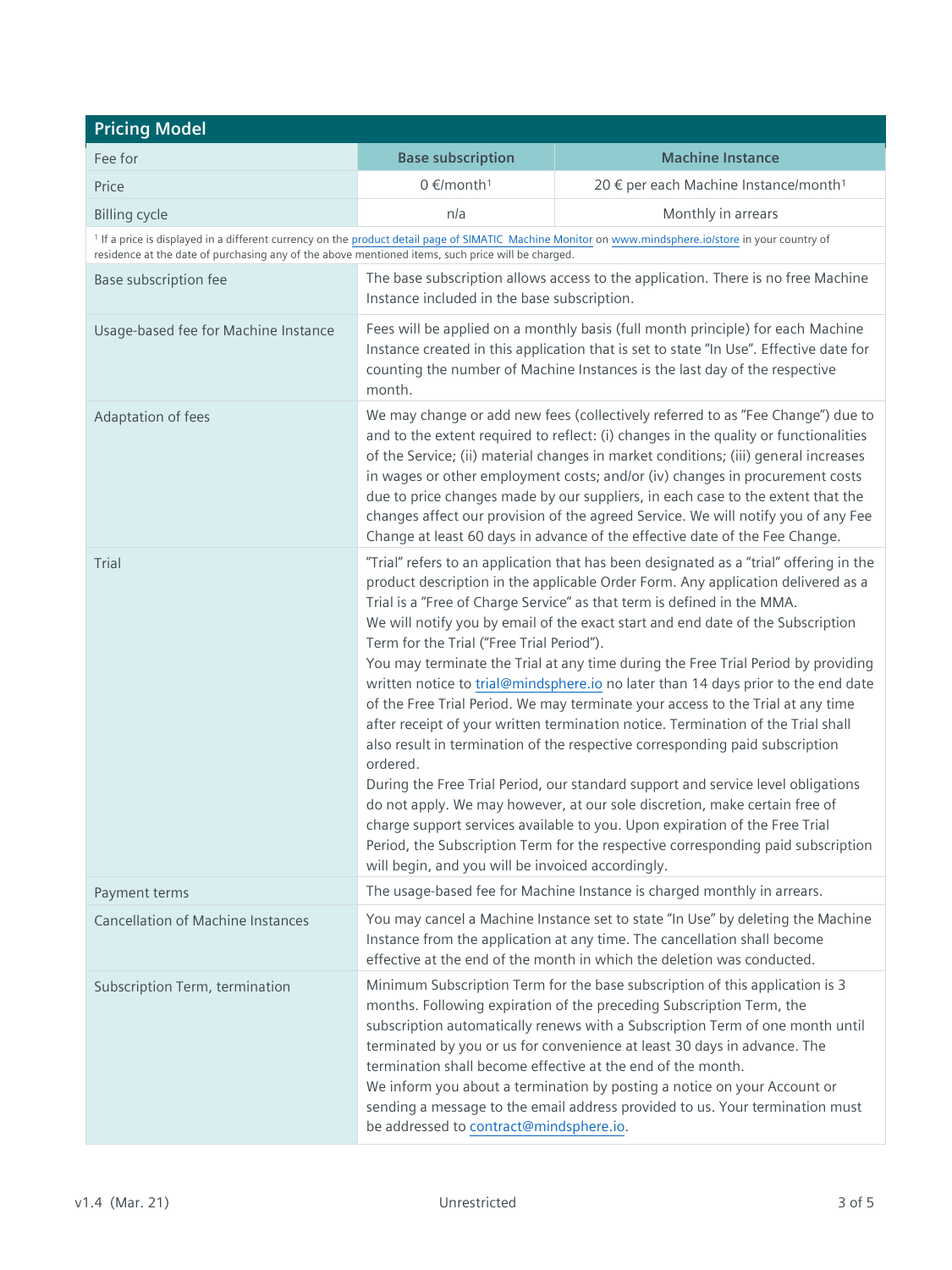| <b>Specific Terms</b>                            |                                                                                                                                                                                                                                                                                                                                                                                                                                                                                                                                                             |
|--------------------------------------------------|-------------------------------------------------------------------------------------------------------------------------------------------------------------------------------------------------------------------------------------------------------------------------------------------------------------------------------------------------------------------------------------------------------------------------------------------------------------------------------------------------------------------------------------------------------------|
| Service Level Agreement                          | The Monthly Uptime Percentage for this application is 99%. Monthly Uptime<br>Percentage is defined in the MindSphere Supplemental Terms available on<br>www.mindsphere.io/terms.                                                                                                                                                                                                                                                                                                                                                                            |
| Application use rights                           | This application can be used as part of OEM Services as described in the Specific<br>Terms for MindAccess IoT Value Plan published on www.mindsphere.io/terms.<br>Under the Account of your MindAccess IoT Value Plan, you may permit Users of<br>Third Parties to access and use this application for the purpose of receiving a<br>service from you.                                                                                                                                                                                                      |
| Third Party Terms                                | The application contains Third Party services, including open source software,<br>commercial software, or software-related managed services, which are subject<br>to additional or different terms, license rights, or require certain notices by their<br>licensors, which we are obliged to pass on to you as your licensor and to which<br>you agree to abide ("Third Party Terms"). The Third Party Terms for SIMATIC<br>Machine Monitor are made available via the following web link:<br>https://sie.ag/MindSphere-ThirdParty_SIMATIC-MachineMonitor. |
| Changes to the Product Sheet & Specific<br>Terms | We may update this document from time to time during a Subscription Term in<br>order to reflect any changes agreed with or imposed by our subcontractors<br>(including changes in open source software license terms) or when we introduce<br>new features, supplements, enhancements or capabilities (e.g. that were not<br>previously included with the subscription, but added for no additional fee).<br>Changes shall become binding upon release of a new version of this document<br>on www.mindsphere.io/terms.                                     |
| Support                                          | Support may be contacted via Industry Online Support:<br>https://support.industry.siemens.com/.<br>Support is available in English and German.                                                                                                                                                                                                                                                                                                                                                                                                              |

| <b>Export Control Regulations</b> |   |
|-----------------------------------|---|
| AL                                | N |
| <b>FCCN</b>                       | N |

| <b>Security Information</b> |                                                                                                                                                                                                                |
|-----------------------------|----------------------------------------------------------------------------------------------------------------------------------------------------------------------------------------------------------------|
| General                     | In order to protect plants, systems, machines and networks against cyber<br>threats, it is necessary that you implement and continuously maintain a holistic,<br>state-of-the-art industrial security concept. |
| Secure communication        | Data transmission will be done via HTTPS protocol from Asset to your<br>MindAccess Account.                                                                                                                    |

| <b>Definitions</b> |                                                                                                                                                                                                                                                                                                                                  |
|--------------------|----------------------------------------------------------------------------------------------------------------------------------------------------------------------------------------------------------------------------------------------------------------------------------------------------------------------------------|
| Asset              | An Asset is the logical representation of a thing which for the purposes of this<br>application is a machine.                                                                                                                                                                                                                    |
| Machine Instance   | A Machine Instance represents the connection to your physical machine. Every<br>Machine Instance creates a corresponding Asset in your MindAccess IoT Value<br>Plan, which provides the data to be processed by the SIMATIC Machine Monitor<br>modules.<br>Machine Instances are created based on your predefined Machine Types. |